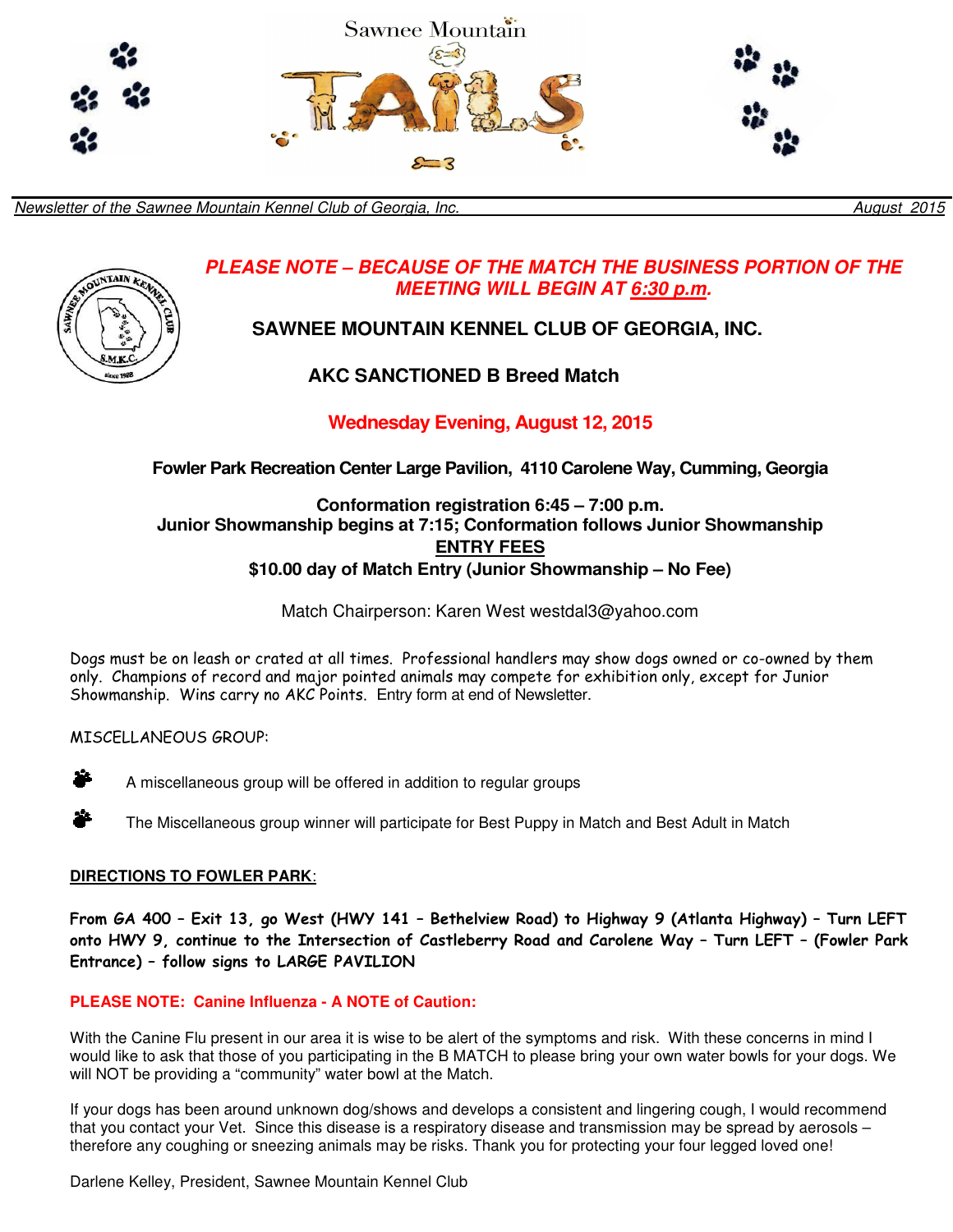### **Highlights of This Months Meeting**

**Wednesday night, August 12, 2015** – We will be having a B Match following the General Meeting which starts at 6:30 p.m.

**DIRECTIONS TO OUR MEETING LOCATION and THE B MATCH AT FOWLER PARK, 4110 Carolene Way, Cumming, GA** 

### **From GA 400**

**GA Hwy 400 –Exit 13** 

**Go West onto HWY 141 (Bethelview Road)** 

**Continue and TURN LEFT onto HWY 9 (Atlanta Hwy)** 



**Remain on Hwy 9 until the intersection of Castleberry Road and Carolene Way** 

**TURN LEFT onto Carolene Way (Fowler Park Entrance) – Follow signs to Large Pavilion** 

### **Events and Shows You Don't Want to Miss!!!**

**August 15 -16, 2015** – Augusta Kennel Club, 2 Obedience Trials, Warren Road Community Center, 300 Warren Road, Augusta, GA, Judges are Dr. Robert Knight and Mrs. Cathryn Knight, Carmen Armstrong, Trial Secretary. Cia456@atlanticbb.net, 803-514-2510, www.augustakennelclub.org.

### **August 20-23, 2015 – Cherokee Rose Cluster (Griffin-Sawnee Mountain-Conyers-Lawrenceville Kennel Clubs), Atlanta Expo Center, Jonesboro, GA**

### PLEASE HELP !!!! WE NEED VOLUNTEERS FOR THE AUGUST SHOW !!

The Cherokee Rose Cluster Summer Shows are coming up August 20-23, 2015. Sawnee Mountain Kennel Club show is on Friday, August 21 and ALL CLUB MEMBERS are encouraged to volunteer to help make this show an event we can be proud of. We will be setting up for the show on **THURSDAY evening, AUGUST 20 after the Griffin Kennel** Club Show. Any help that you can contribute will be greatly appreciated.

This is a GREAT chance to volunteer and meet club members, as well as others in the dog show community, and learn about the real inner workings of a dog show. The Cherokee Rose Cluster Shows consist of the Griffin, Sawnee Mountain, Conyers and Lawrenceville Kennel Clubs and is one of the largest all breed dog shows in the United States. All events are held at the Atlanta Expo Center, South, 3850 Jonesboro Road, Atlanta. See the SMKC Website for the Premium List showing details. Please email or call Darlene Kelley **Idbkelley@gmail.com, 770-265-5454** if you are interested in helping with Catalog Sales, Ring Hospitality, Judges Hospitality, Public Education, RV Parking, Trophies, Grooming, or be a 'floater' to be available and fill-in when needed.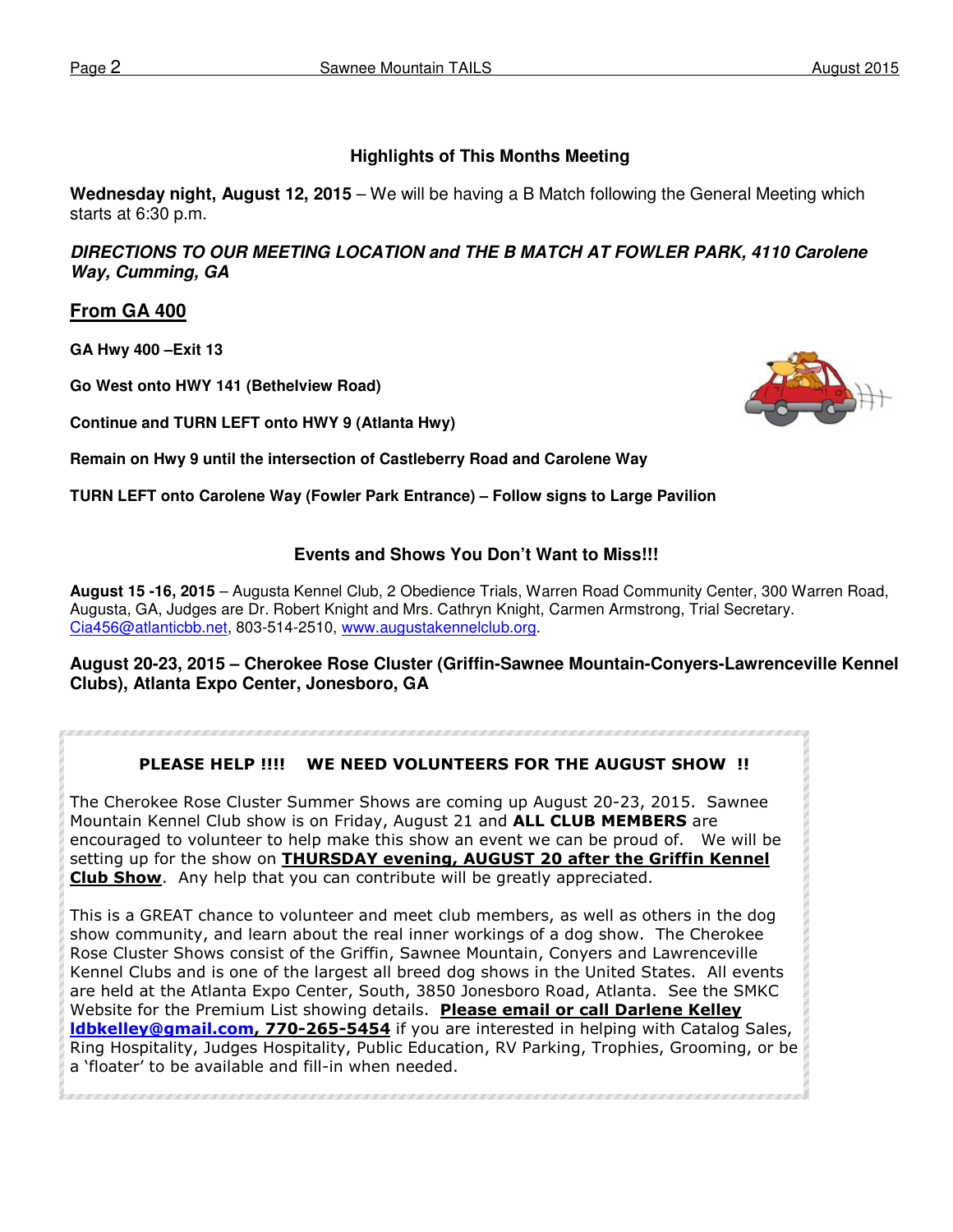**September 9, 2015** – Monthly Meeting of Sawnee Mountain Kennel Club, Golden Corral, Cumming, GA

**September 19 & 20, 2015** – Durham Kennel Club Barn Hunt Trials, 2 Trials per day, Oak Hill Farm, 1501 Henry Huff Road, Oxford, NC, Judge Renee Westich. Teddi Hendrickson, Trial Secretary, gsdsonly@yahoo.com, 336-213-6251.

**September 26, 2015** – Responsible Dog Ownership Day "Pups in the Park", Dawsonville, GA, Rock Creek Park.

**October 3-4, 2015** - Augusta Kennel Club, 2 Obedience Trials, Warren Road Community Center, 300 Warren Road, Augusta, GA, Judges are Dr. Robert Knight and Mrs. Cathryn Knight, Carmen Armstrong, Trial Secretary. Cia456@atlanticbb.net, 803-514-2510, www.augustakennelclub.org. Entries close September 16.

**October 14, 2015** – Monthly Meeting of Sawnee Mountain Kennel Club, Golden Corral, Cumming, GA

**December 5-6, 2015** – Sawnee Mountain Kennel Club Obedience Trial, Chicopee Hall County Park Recreation Center

**December 12 – 13, 2015** – Eukanuba National Championships, Orlando, FL

Please refer to the following websites for information on other upcoming local shows, as well as those throughout the United States: Sawnee Mountain Kennel Club Website, http://smkc.biz, American Kennel Club, http://www.AKC.com, InfoDog, http://www.infodog.com Jack Onofrio Dog Shows, http://www.onofrio.com, Dog Show Events and Judges http://www.showdays.info

**Please remember to check the Sawnee Mountain Kennel Club Members Only Face Book page for the latest news and links for local, state and national legislation issues and events of interest to dog owners within our community and information of a time-sensitive nature. Membership in the SMKC Members Only Facebook page is by invitation only, so please contact Gina Bonner, gfbonner@gmail.com so she can send you an invite notice.** 

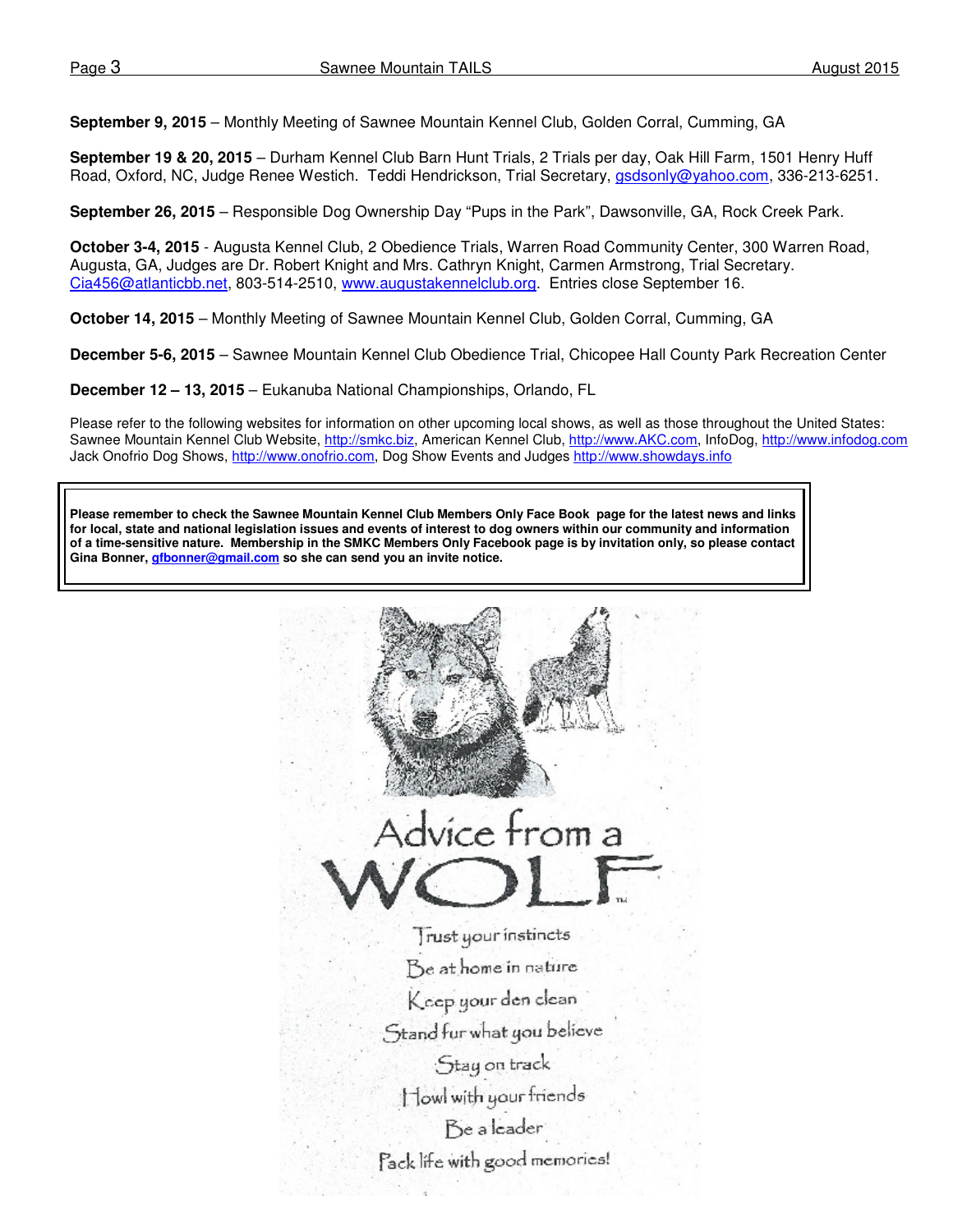

# Sawnee Mountain Kennel Club's

Nomination for

# The American Kennel Club Outstanding Sportsmanship Award

# **PLEASE SEND YOUR NOMINATIONS TO THE BOARD OR A MEMBER OF THE BOARD NO LATER THAN 48 HOURS BEFORE THE GENERAL MEMBERSHIP MEETING ON AUGUST 12, 2015**

This program was started by the AKC in 2006 for a member club to be able to celebrate its volunteer club members. AKC will list our recipient on their website.

The AKC will supply the medallion to be provided annually to the chosen member. This award is to honor those individuals who deserve special recognition that have made a difference in the sport of purebred dogs, the individual will embody the AKC Code of Sportsmanship and have been an active and valued member of Sawnee Mountain Kennel Club. This award shall only be awarded in years where it is felt that there is a deserving member. The individual to be nominated will have been an active member of Sawnee Mountain Kennel Club as demonstrated by attending meetings, functions and assisting with the annual shows. The individual does not have to title or show their dogs but does need to be active in the club and contribute to its well being.

The Nominees are to be nominated and selected by the Sawnee Mountain Kennel Club General Membership. The Nominee should be a member in good standing with SMKC and the nomination must be submitted in writing to the Board of SMKC or a member of the Board no later than 48 hours before the AUGUST 12 General Membership Meeting. Email nominations will also be accepted. Each nomination will be typed and of no greater than 200 words. This nomination should outline why this member should receive this award. The Letters of Nomination will then be published in the SEPTEMBER Newsletter for the membership to read. The Nominees will be voted on by the membership at the OCTOBER meeting. Voting will be done by paper ballots, the ballots will then be counted by two random members, neither who are being nominated or submitted a nomination. This award will be presented at the DECEMBER membership meeting.

Previous Recipients of this award from Sawnee Mountain Kennel Club are: Gina Bonner (2008), Terri Ann Votava (2009), Tammy Roberts (2010), Cindy Hogan (2011), Sharon Webb (2012), Lynn Tyler (2013), Sue Benkiser (2014)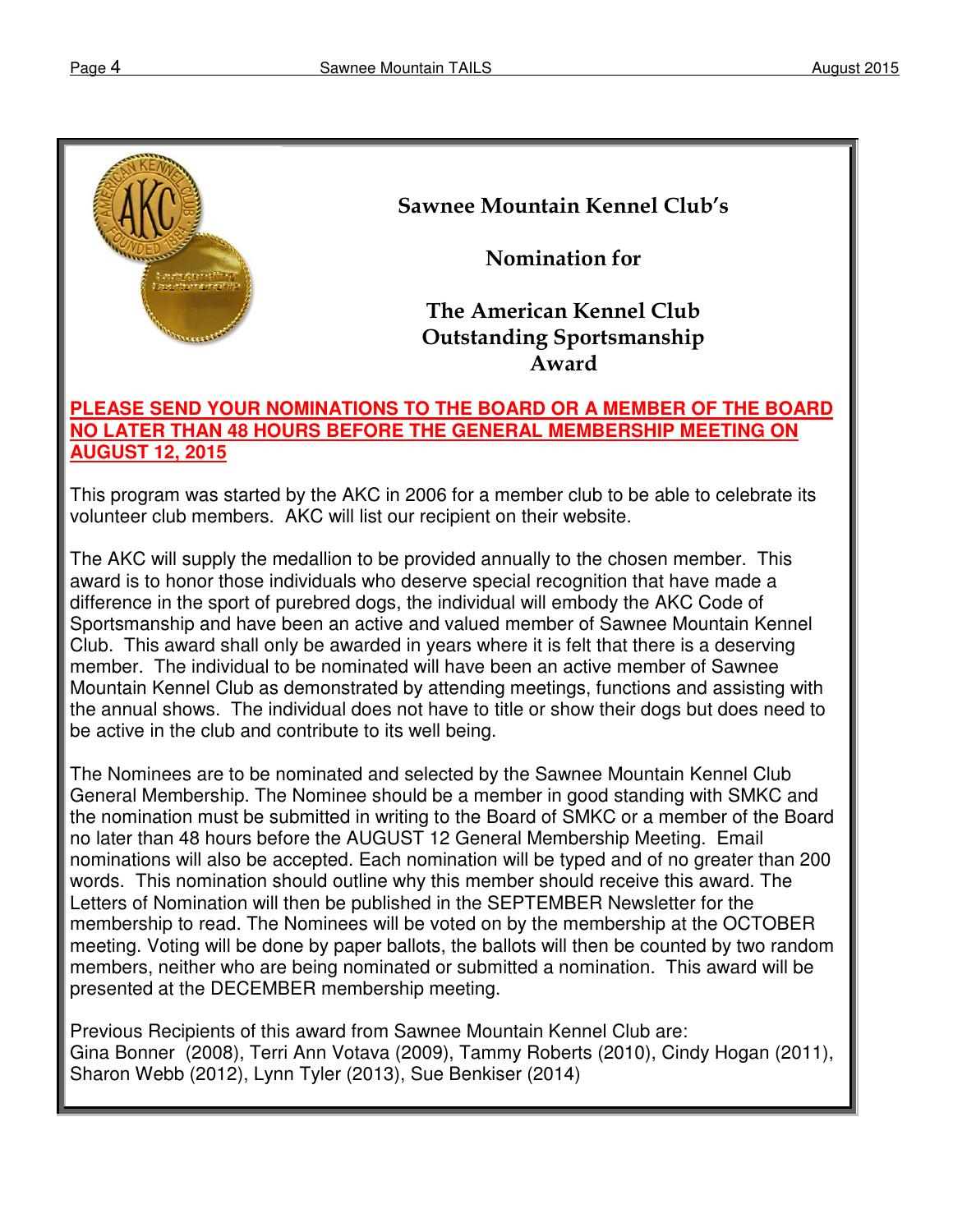### **Sawnee Mountain Kennel Club of Georgia Board of Directors Meeting Minutes July Meeting (June 28, 2015) Coo Coo's Nest, Cumming, GA**

Board Members present: Paul Averill, Pat Albro, Andrea Bradford, Gina Bonner, Ann Fultz, Darlene Kelley, Marilee Thorsby, Glenda Tucker, Absent: Johnny Bridges,

**Call to Order:** Meeting called to order by President Darlene Kelley, at 6:05 PM.

Agenda: Vote made to accept the agenda as published by Johnny, 2<sup>nd</sup> by Andrea.

**Reading of Minutes of last meeting:** Minutes accepted as amended and published in Newsletter. Motion by Darlene to accept minutes and passed all ayes.

#### **Report of Secretary:**

Information from 4-Paw Agility Club of North Georgia as to the Agility Trial being held at Gwinnett County Fairgrounds, July 17 – 20. Bill and Don Meyers sent a request to continue being considered as Cluster Show Photographers. International Canine Events (ICE) sent information as to the show being held in Perry, GA, July 11, 12. AKC Communicates – Club Publicity Information help. Clubs in the News. Notices from AKC for December Obedience and Rally Trial for SMKC. Tick Info from UGA. Permission needed to put on webpage or newsletter.

**Treasurer's Report:** Marilee reported the following - general report - considering the statements have not been received as of the meeting. Total Ending Balance for June is \$46,277.12; 6 June checks paid – total of \$1,575.82; 2 deposits =\$128.00; Total Operating Account \$44,829.30. Final account information will be available when statements are in. She also stated that life-time memberships have been accounted for.

 Marilee officially tendered her resignation as Treasurer of the Club to the Board. She will continue through the Cluster. She stated that the new treasurer should be trained to take over the books, and we may need an accountant that can handle the club's business. She hopes the Club can continue using the Checks and Balances Darlene and she has implemented in order to have an understanding of the Club's finances. Much appreciation to Marilee – she will be missed. Her organization of the financial interests of the Club took much time and effort and will be appreciated by those who follow. She stated she enjoyed the work, and we know she has enabled the Club to have a standard worth following.

#### **Report of Committees:**

**Cluster:** Premium List should be coming out soon. Darlene has presented her main committee chairs with the final proof. Marilee will be sending insurance certificate and deposit to Expo soon. Valerie Dombrowski will be handling the Vendors this show.

**Membership:** Gina Bonner has tendered her resignation as Membership Chair – she has information all caught up and several new members have been officially entered. Gina remains a Board member. Many thanks to Gina for all she has done in managing a job that is the lifeblood of all organizations

Having the new website makes membership and paperwork an easier task and will help with member communication. Glenda has redesigned and updated the Club's trifold pamphlet. Ready and printed by RDO day in Dawsonville at Rock Creek Sports Center, Saturday, September 26, 2015. We need volunteer judges for the fun Pups in the Park activities/events.

 A discussion was held as to the merging of public education and membership. Pat Albro and Ann have a possible candidate and will discuss it with Board members and her. The membership person does not have to be a Board member. The postcards and other mailings have helped to establish a connection with folks.

#### **Unfinished Business:**

**Territory:** Darlene reported that AKC has researched our territory from years past and determined that while our base is Forsyth County, we also served and will now serve Dawson and Hall County.

**Obedience Trial:** Options/Needs. We often do not have enough members to work at the many activities we support and provide. Darlene contacted Chris Brooks of Show Entries – who presently superintends for several obedience trials for other clubs in our SE area. He would be the onsight person for the December Trial and additionally would handle the premium list, assignments, catalog work and AKC reports. These are the demands that drain our volunteer resources. He has presented the Club/Board with a proposal as Trial Secretary that is competitive with other superintendent's proposals, and can provide these resources. He would be the liaison with the Club member in charge of the Trial for the day, and hence, provide relief for our volunteers. We are considering offering just Obedience, to shorten the day.

Darlene suggested considering offering an evening "Novice Trial" in the future – to support our beginning folks and dogs, and has become quite popular.

We are considering purchasing mats for the possible site and future trials. Moving and storage would need to be considered. Other clubs may offer mats for rent or who want to sell their old ones as well. Ann and Darlene offered to contact these folks. Andrea suggested we consider purchasing the mats for the trial and other classes. Pat made the motion, Paul  $2^{nd}$ . Motion passed.

A motion was made by Pat to hire Chris Brooks as the Trial Secretary. Marilee  $2^{nd}$ , motion passed with all ayes.

A motion was made to consider Hall County's Ag Center Activity Building as the December Trial site. The building has heat and air – 70X50' with other areas available for other needs, such as crating and seating, and lots of parking. We are considering offering just one ring for comfort at the upcoming trial. Costs were discussed, and establishing a presence in Hall County would be satisfied. While costs for mats etc., would be an additional cost – they would provide materials for future Hall and other sites' needs. Food can be provided by Sweet Butts Bar-B-Q. Ann will contact.

Marilee made the motion we accept the Hall County venue as our 2015 December Obedience Trial site, Pat 2<sup>nd</sup>, motion carried with all ayes. **Match:** AKC has approved the match to be held at the August meeting night, at Fowler Park, August 12, 2015. Glenda redesigned the Flyer and it is on the website. Classes were discussed. Andrea checked for completeness and correctness, and suggestions were offered. Darlene will finalize with Glenda. Karen needs to be updated and ribbons need to be ordered. Gina will contact her. Exhibition only will provide practice for the upcoming Cluster. Marilee is refurbishing the ring gates, and they will be available for the match.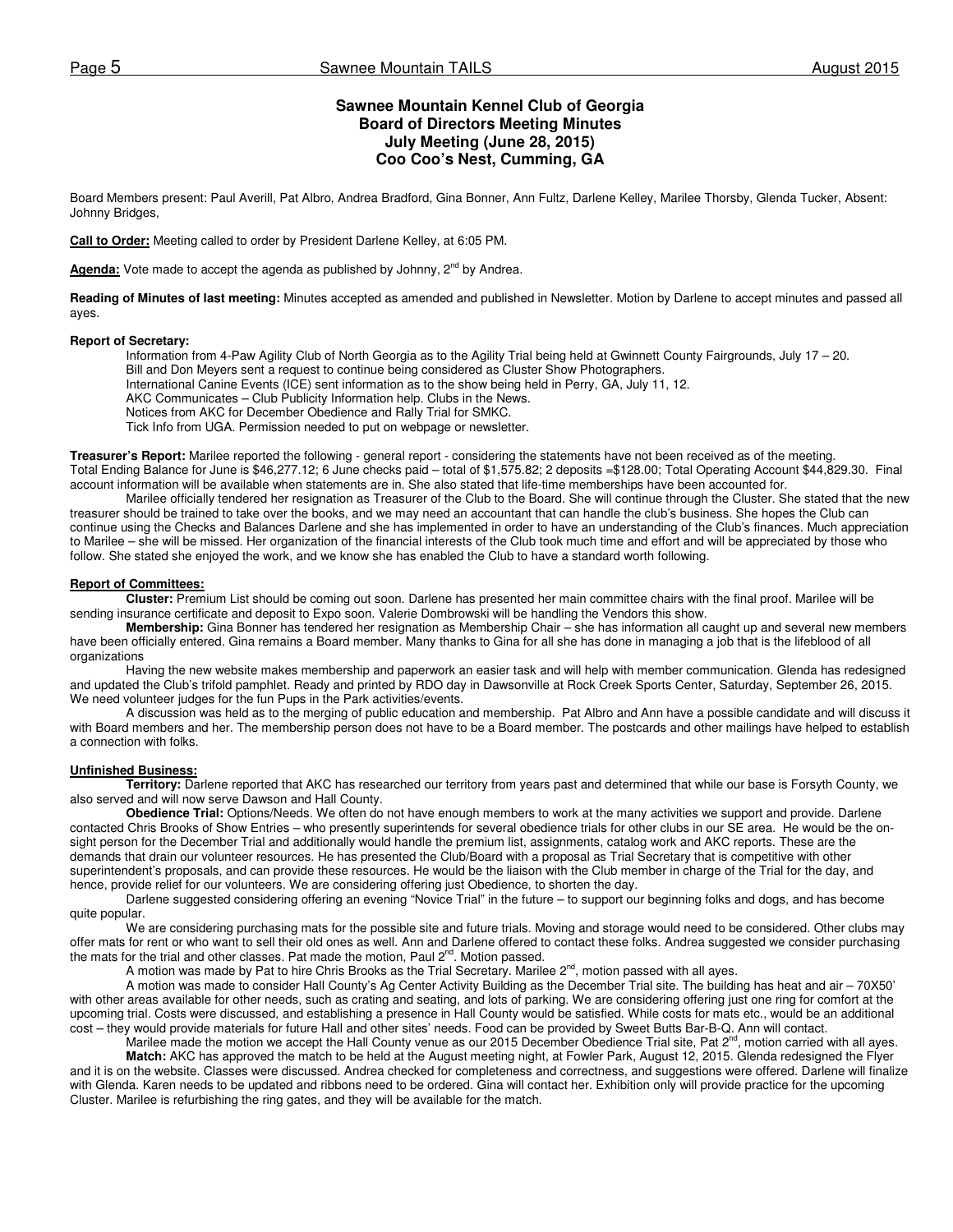#### **New Business:**

**Website:** Glenda discussed the "Shout Out" app for the website, which is good for notifying members of important notices. Glenda would like to send the Newsletter through the Shout Out. May be a cost saving, and would support content on the Facebook site. She will then be able to determine activity requests, etc.

Several requests for training classes have been received through the website. Glenda would like to consider the website as part of the Club budget for next year. A map for the website and a new banner of our expanded territory was discussed and considered. Darlene will look into banners, etc.

Computer/Software rental feasibility to other clubs was discussed. Motion made by Marilee, 2<sup>nd</sup> by Andrea, to table until January, 2016. Motion passed with all ayes.

**Website disclaimers** discussed. Darlene reported that while we offer other organizations/information per request – we need to develop guidelines for the many requests and our offerings for information. Breeder referral was discussed and its function needs to be supported/addressed. Marilee made the motion for Glenda to write the disclaimers and other postings/links for the Website and Facebook, 2<sup>nd</sup> by Pat, motion carried.

**Seminar:** Darlene stated AKC and delegates are promoting "Nose Work." Tracking and Pedigree Analysis – structure and movement, Junior Workshop are also suggested seminars. The Activity Building in Hall County offers a good site for educational seminars. Glenda stated these activities would be good for our area. Recommended for publicity/new membership recruitment/outreach chair. Marilee made the motion for creation of the position of Publicity Chair, with recommendations for guidelines. 2<sup>nd</sup> by Pat, motion carried with all ayes.

**Junior Support:** McKenna Copeland offered a letter for consideration of financial support for Shep and her attendance to the world championship dock diving competition. She discussed her and Shep's achievements and her future representation. Discussion included donations by our membership, and a way to earn money for the trip at our venues. She will have a table at the match – please be generous.

**Canine Avian Flu:** Paul discussed the numbers and present vaccinations. More information will probably emerge. Treatment is same as for kennel cough. Correct diagnosis is available through UGA and your vet.

**Next Meeting and Adjournment:** The next Board meeting is scheduled for 5:30 PM at the Fowler Park Pavilion before the Match on August 12, 2105. Motion to adjourn by Andrea, 2<sup>nd</sup> by Pat, meeting adjourned at 8:13 PM.



### **SMKCGA Members Minutes (corrected) July 8, 2015**  Golden Corral, Cumming GA

**Announcements:** At the Board's request and inquiry regarding hosting events in Hall County, AKC sent SMKCGA a letter of clarification and confirmation of our territory to include Forsyth, Hall, and Dawson counties.

Board Members present: Pat Albro, Paul Averill, Gina Bonner, Andrea Bradford, Johnny Bridges, Ann Fultz, Darlene Kelley, Marilee Thorsby. Welcome guests - Ann introduced Edean Cockett, a former Junior Handler. Jason Rimeik was introduced and is the manager of a canine training company – involved with training service dogs for law enforcement. Bob and Gail LaBerge were guests as Gail was our speaker for the evening. **Call to Order:** Darlene called the meeting to order at 7:34 PM.

**Roll Call:** Attendance by roster.

Agenda: Vote to accept the agenda by Andrea, 2<sup>nd</sup> by Johnny, and motion carried.

**Reading of the Minutes of the Last Meeting:** Gina stated a correction as to Lavonne Santee – should be noted it was her 2<sup>nd</sup> reading at the June 10, 2015 meeting, and Claire Fletcher had her 1<sup>st</sup> reading. Ann will amend the minutes as noted. Marilee moved the minutes accepted as corrected, 2<sup>nd</sup> by Andrea 2<sup>nd</sup>, motion carried.

Secretary's Report: Ann stated that most information received is placed on the new website – www.SMKC.biz - please check.

International Shows will be held at Perry, 4-Paws Agility Club is hosting an obedience and rally trial at Gwinnet County Fairgrounds in Lawrenceville, on July 17, 18 $^{\text{th}}$ .

AKC sponsors legislation to support sheltering animal/pets in cases of domestic abuse.

Checklists are prepared by AKC to support Club members involved in hosting events.

**Treasurer's Report:** Marilee presented the Treasurer's Report as of 6/30/2015. See final page of minutes.

**Program:** Gail LaBerge speaking for Canine Coalition of Georgia and AKC.

#### **Highlights:**

**GCC** supports laws to protect pets in cases of domestic abuse, and shelters to open their doors, but do not become the pets guardians. Please become a member of GCC to support. Individual membership applications are on the website.

As of January 2016, several bills will appear in the 2<sup>nd</sup> session. SB184 – breed-specific legislation was sent to government relations. It has been tabled until the new legislative year.

Bill related to safe containment of animals on major roads is being considered.

State Dog - suggested by legislator is "Rescue Dog". GCC supports "Family Dog" or any purebred dog.

GCC is opposed to any breed-specific legislation. Issues arise at the local level, rather than the state level. Animal Control is there to protect people while Humane Societies protect the animals. Merging them is rarely successful.

Please know and meet your county commissioners, as well as your state legislators, and offer your support, so that when issues come up you are considered the expert to call on.

Check with Gail for help speaking to or contacting rural and sportsman/hunting clubs.

Facebook page is up and running – please "like" us. Working on a web page.

YAY!!! AKC Government Relations is now functioning online and will support state and local efforts.

Hot Car legislation needs clarification in Georgia. Care of our animals is always paramount for GCC.

#### **Report of Committees:**

**Cluster:** August Cluster Premium List is available on line. We need volunteers for our Friday show in all different areas. **Membership:** None

### **Unfinished/Old Business:**

#### **Upcoming Events: Need volunteers!!!!!!!!**

**August B Match** – August 12, Member's Meeting program - setting up beginning at 6:00, at Fowler Park Pavilion. Check the Flyer – online. **Obedience Trial:** The December 5 & 6, Obedience (only) Trial will be held at Chicopee Ag Center, in Gainesville, in the Activity Building. **The Summer Cluster** is August 20-23, at the Expo Building in Jonesboro – please volunteer.

**Dawsonville/RDO Day:** Ann stated she has reserved our Responsible Dog Ownership Day (RDO Day) with AKC, and it will be held at the Dawson County Humane Society - Pups in the Park event, on September 26, Saturday from 10 AM – 4 PM at Rock Creek Sports Complex. See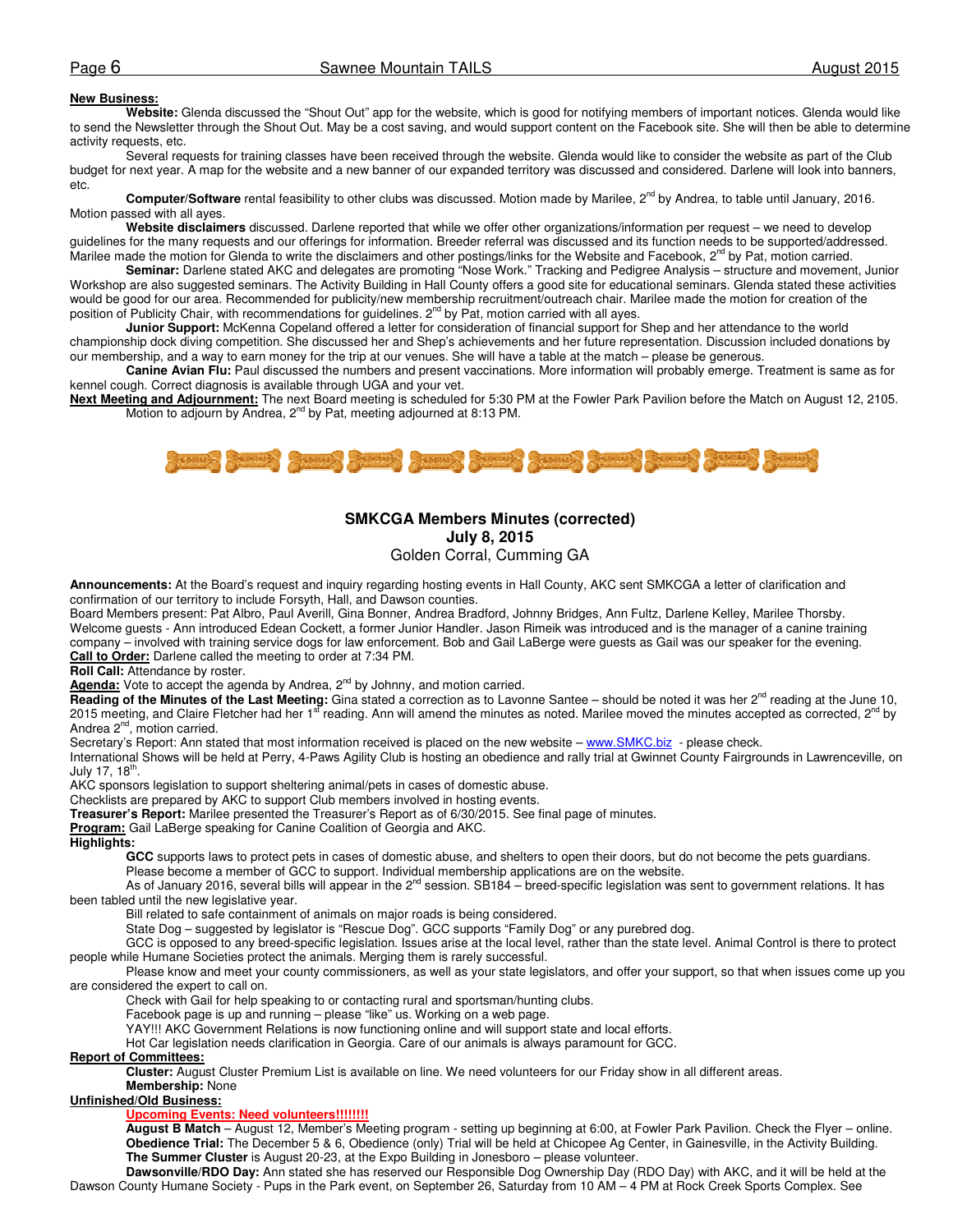### Page 7 November 2015 Sawnee Mountain TAILS **August 2015**

Kathleen Greene or Ann to volunteer or more information. All Dogs are welcome to enter the fun events, and several organizations/people will offer demonstrations. See the Dawson County Shelter website for more info. They need vendors. They will have help with setup and unloading/loading. **New Business:** 

 **Brags.** Gail and Bob LeBerge completed rally titles, and placed in the owner-handled class at Waynesville with their dachshunds and corgi. Congratulations Bob and Gail. Lynn Tyler's and Annabella's dogs placed at Waynesville and Fletcher. See the Newsletter for more information. Congratulations Anna and Lynn.

The June Newsletter offered information as to the nomination for 2015 Sportsmanship Award – please check.

**Donation Requests** for organizations for the year – locally of nationally submit to Ann.

**Support for McKenna and Shep's trip** to Purina Farms National Competition of Dock Diving. The Board received a letter for support for McKenna and Shep as they have qualified for National Dock Diving Event. Our Club will help by setting up a table of items to purchase for her financial support. Donations can be accepted as well.

**Adjournment:** Motion made by Meeting by Johnny, 2nd by Pat. Meeting adjourned at 8:32 PM.

### **SMKCGA**

### Treasurer's Report

Account Balance as of 06/30/2015

## Beginning Balance \$46,377.12

Cleared Transactions - Checks and Payments – 7 items (-)1,925.54 Deposits and credits – 24 items \$428.00 Total Cleared Transactions (-)1,497.54

### Cleared Balance \$44,879.88

Uncleared Transactions - Checks and Payments – 2 items (-)125.12 Total Uncleared Transactions (-)125.12

### Register Balance at 06/30/2015; \$44,754.46

New Transactions – checks and Payments – 1 item  $(-)7,437.50$ Ending Balance Operating Account \$37,316.96 Money Market Interest: 1.67 \$40,571.71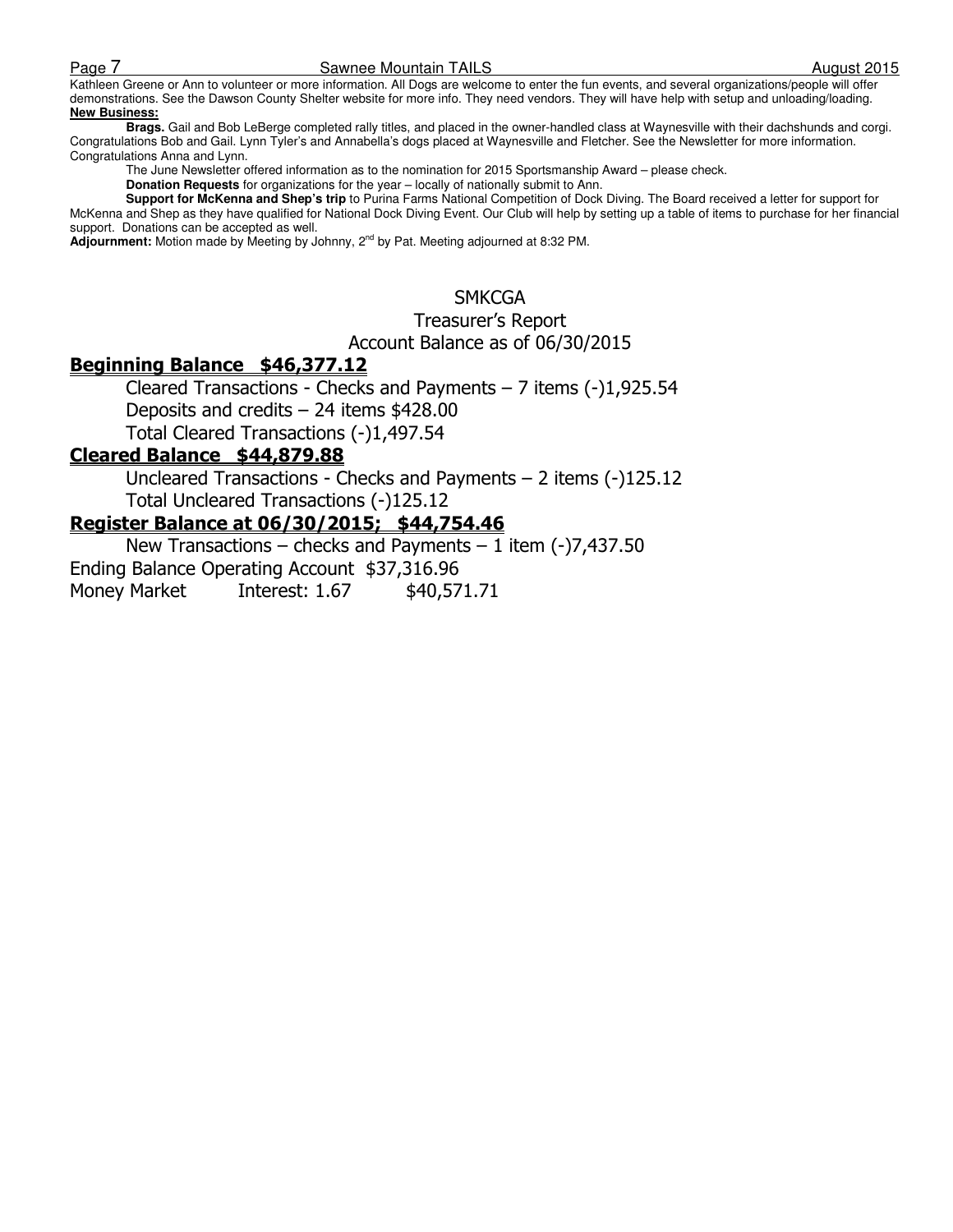Sawnee Mountain Tails is published in conjunction with membership in Sawnee Mountain Kennel Club. For membership information, contact Darlene Kelley, President at 770-265-5454, Idbkelley@gmail.com

DATES OF PUBLICATION: Published monthly.

SUBMISSION INFORMATION: All submissions are requested by the 20th of the month preceding issue.

SEND TO: Cindy Hogan, Email: Hogandogs@bellsouth.net

STATEMENTS: Articles and opinions here in are those of the authors and do not necessarily express or represent the policies and opinions of the Editor or of the Sawnee Mountain Kennel Club. The Editor, under the jurisdiction of the Club Officers and Board of Directors, reserves the right to reasonably edit or refuse to print any nonofficial material submitted.

WEB ADDRESS: http://www.smkc.biz or http://www.SMKCGA.net EMAIL ADDRESS: sawneemountainkc@gmail.com

| <b>SAWNEE MOUNTAIN KENNEL CLUB 2015</b>                                                                                                                                                                                      |                                                                                                                               |  |  |  |
|------------------------------------------------------------------------------------------------------------------------------------------------------------------------------------------------------------------------------|-------------------------------------------------------------------------------------------------------------------------------|--|--|--|
| <b>OFFICERS</b>                                                                                                                                                                                                              | <b>BOARD OF DIRECTORS</b>                                                                                                     |  |  |  |
| President<br>Darlene Kelley<br>770-265-5454<br>ldbkelley@gmail.com<br><b>First Vice President</b><br>Johnny Bridges<br>770-965-6120<br>jhbridges@ymail.com                                                                   | 2014-2015<br>Gina Bonner<br>404-409-2712<br>gfbonner@gmail.com<br>Glenda Tucker<br>678-513-4017<br>sawneemountainkc@gmail.com |  |  |  |
| <b>Second Vice President</b><br>Andrea Bradford<br>770-737-3051<br>tarabar@tds.net<br>Treasurer<br>Marilee Thorsby<br>770-992-2316<br>thorsbytfts@icloud.com<br>Secretary<br>Ann Fultz<br>770-519-1624<br>muttsmom@gmail.com | 2015-2016<br>Paul Averill<br>706-865-7010<br>pbaverill@yahoo.com<br>Pat Albro<br>706-867-1502<br>boniglen@yahoo.com           |  |  |  |